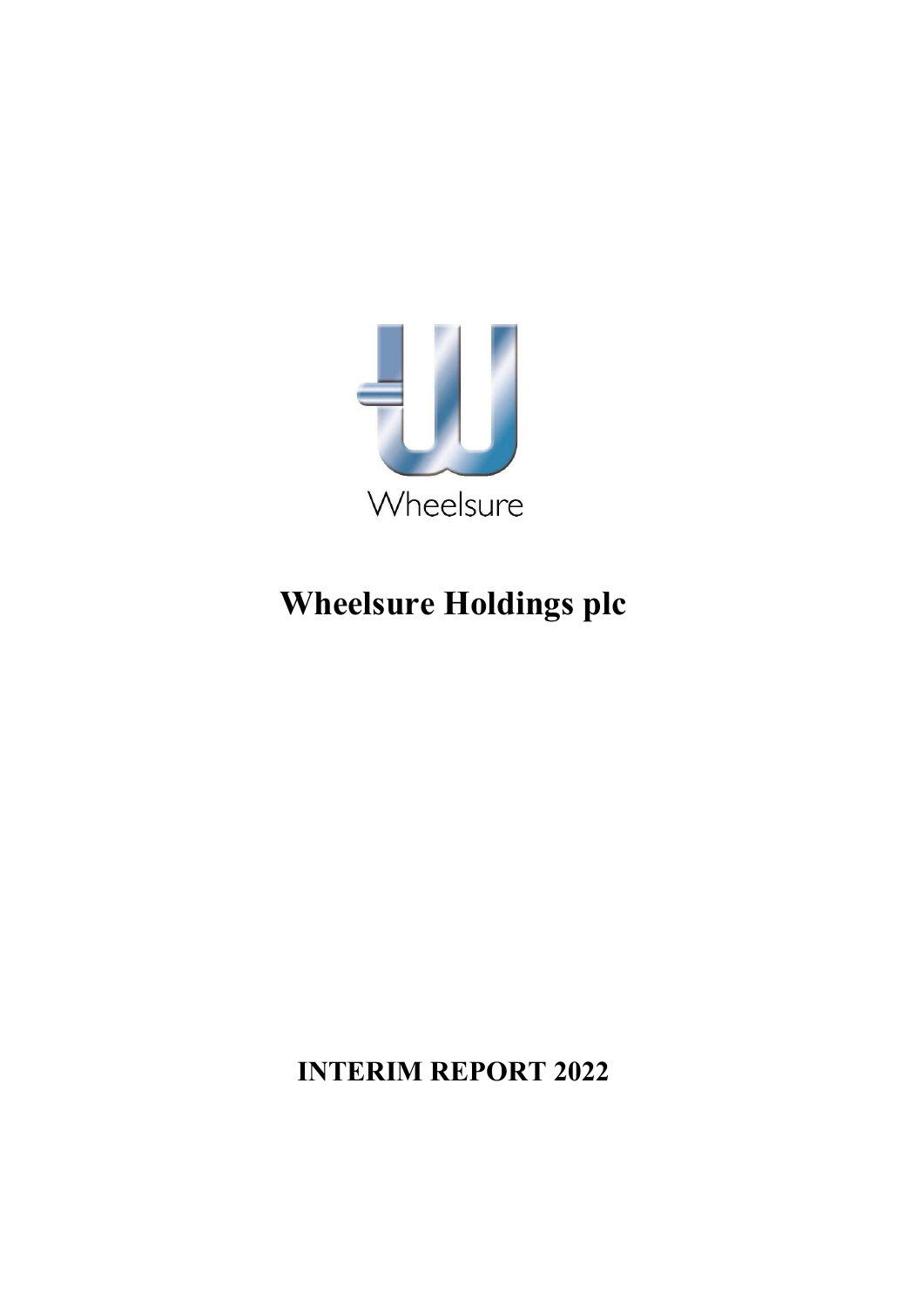## Chairman's statement

We are pleased to announce our results for the half year ended 28 February 2022.

Sales for the 6 months were £93,268 (6 months ended 28 February 2021: £55,683, Year ended 31 August 2021: £144,077). This increase reflects a slight improvement in trading conditions after the exceptional circumstances of the pandemic. Sales are from the UK and major European countries and continue into the post-reporting period.

#### UK

Despite the continued shortfall in passenger traffic on London Underground (LUL) and the associated financial issue, we have received good repeat business from them, as well as Docklands Light Railway (DLR). Our relationships and strong supply chain remain in place to benefit from their recovery following Covid.

#### Germany

Repeat orders received in the period from Siemens AG, DB Netz, and Thyssenkrupp, are encouraging signs for our German business and they continue into the post-reporting period. The business from DB Netz Wuppertal is particularly positive, in that it establishes supplies directly into the supply chain of this major operator.

In common with all EU business, post-Brexit complexities have increased the costs associated with export and the lead-times. We have worked hard to overcome these challenges and the Board is confident in growing this vital business.

#### Italy

Business in Italy has picked up and shows signs of greater consistency following a very quiet time. This market remains very important and the Board see it as a strategic priority to build on recent progress and realise the potential of our very strong technical approvals.

#### Holland

Following our collaboration agreement with Sedwell (reported in the year-end accounts), we have been discussing an exciting project utilising Tracksure Digital Fasteners in the Netherlands. The project scope has now been agreed and the Board is delighted to report that that it will take place in the summer of 2022.

#### Spain

Our first order for the Barcelona Metro (TMB) was received in this period. Once again, we enjoy a very good technical approval in Spain and we will be aiming to build upon this important breakthrough.

#### Tracksure Digital Fastener/ Tracksure Dual Thread Technology

As previously reported, these two new product developments are very exciting developments for the Company. During this financial year we will be looking to use this wider product range to broaden our customer base and seek new representation in important rail markets. The Dutch project detailed above will be the first time that we have incorporated Digital Fasteners into rail track and it opens the door for "remote condition monitoring", a term that is a main objective for most progressive rail infrastructure businesses.

The Board would like to thank all our shareholders for their continued support.

John Richard Allen Interim Chairman 31 May 2022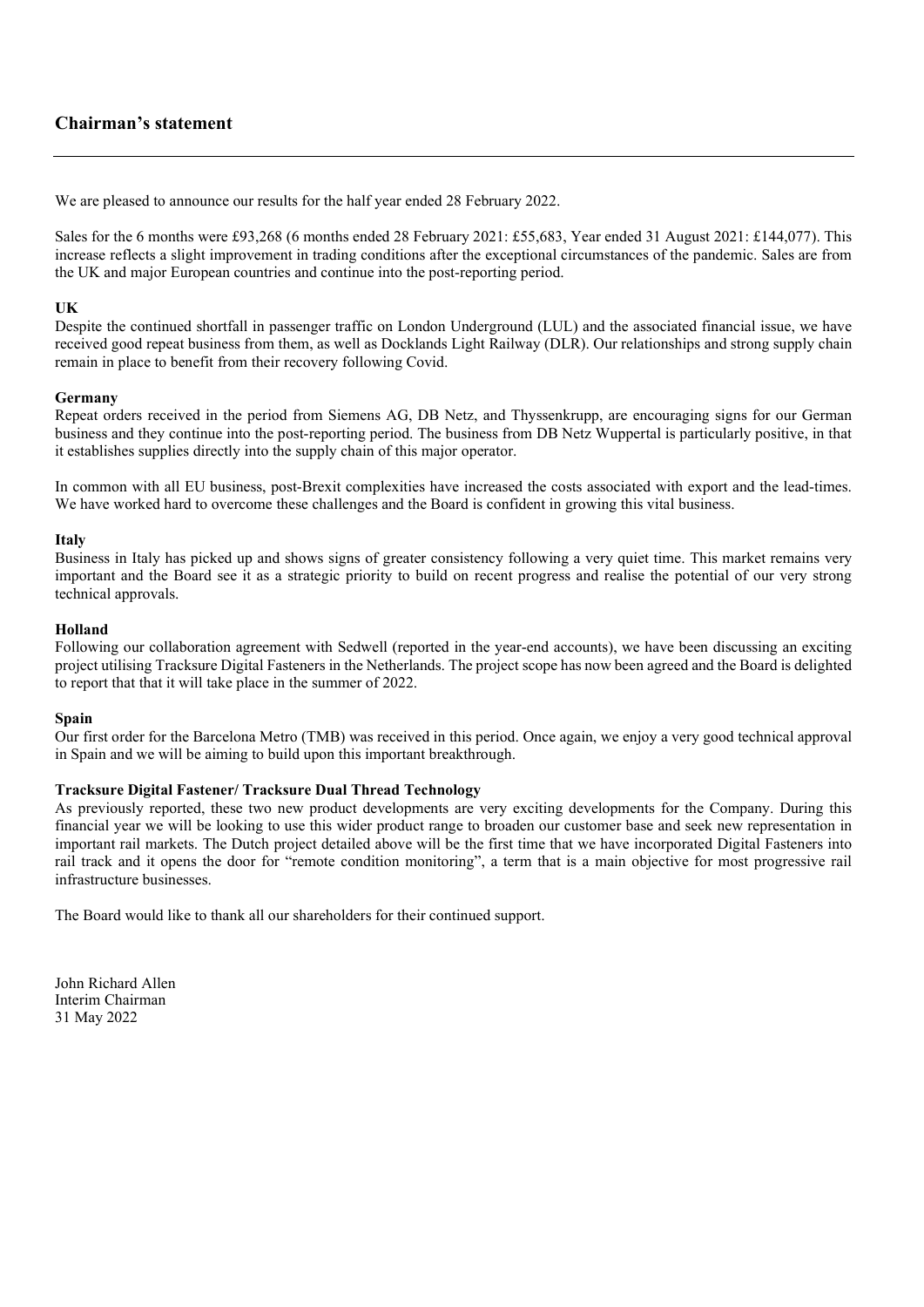## Unaudited consolidated statement of comprehensive income for the six months ended 28 February 2022

|                                                    | Six months | Six months | Year       |
|----------------------------------------------------|------------|------------|------------|
|                                                    | ended      | ended      | ended      |
|                                                    | 28.02.2022 | 28.02.2021 | 31.08.2021 |
|                                                    | £          | £          | £          |
| <b>TURNOVER</b>                                    | 93,268     | 55,683     | 144,077    |
| Cost of sales                                      | (53, 640)  | (26, 592)  | (75, 178)  |
| <b>GROSS PROFIT</b>                                | 39,628     | 29,091     | 68,899     |
| Administrative expenses                            | (134, 668) | (142, 053) | (277, 825) |
| <b>OPERATING LOSS</b>                              | (95,040)   | (112,962)  | (208, 926) |
| Interest payable and similar charges               | (10,211)   | (4,112)    | (15,032)   |
| <b>LOSS ON ORDINARY ACTIVITIES BEFORE TAXATION</b> | (105, 251) | (117,074)  | (223, 958) |
| Tax on loss on ordinary activities                 |            | (343)      | 17,601     |
| <b>LOSS FOR THE PERIOD AFTER TAXATION</b>          | (105, 251) | (117, 417) | (206, 357) |
| Other comprehensive income                         |            |            |            |
| <b>TOTAL COMPREHENSIVE LOSS FOR THE PERIOD</b>     | (105, 251) | (117, 417) | (206, 357) |
| <b>BASIC AND DILUTED LOSS PER SHARE (NOTE 3)</b>   | 2.6p       | 3.3p       | 5.5p       |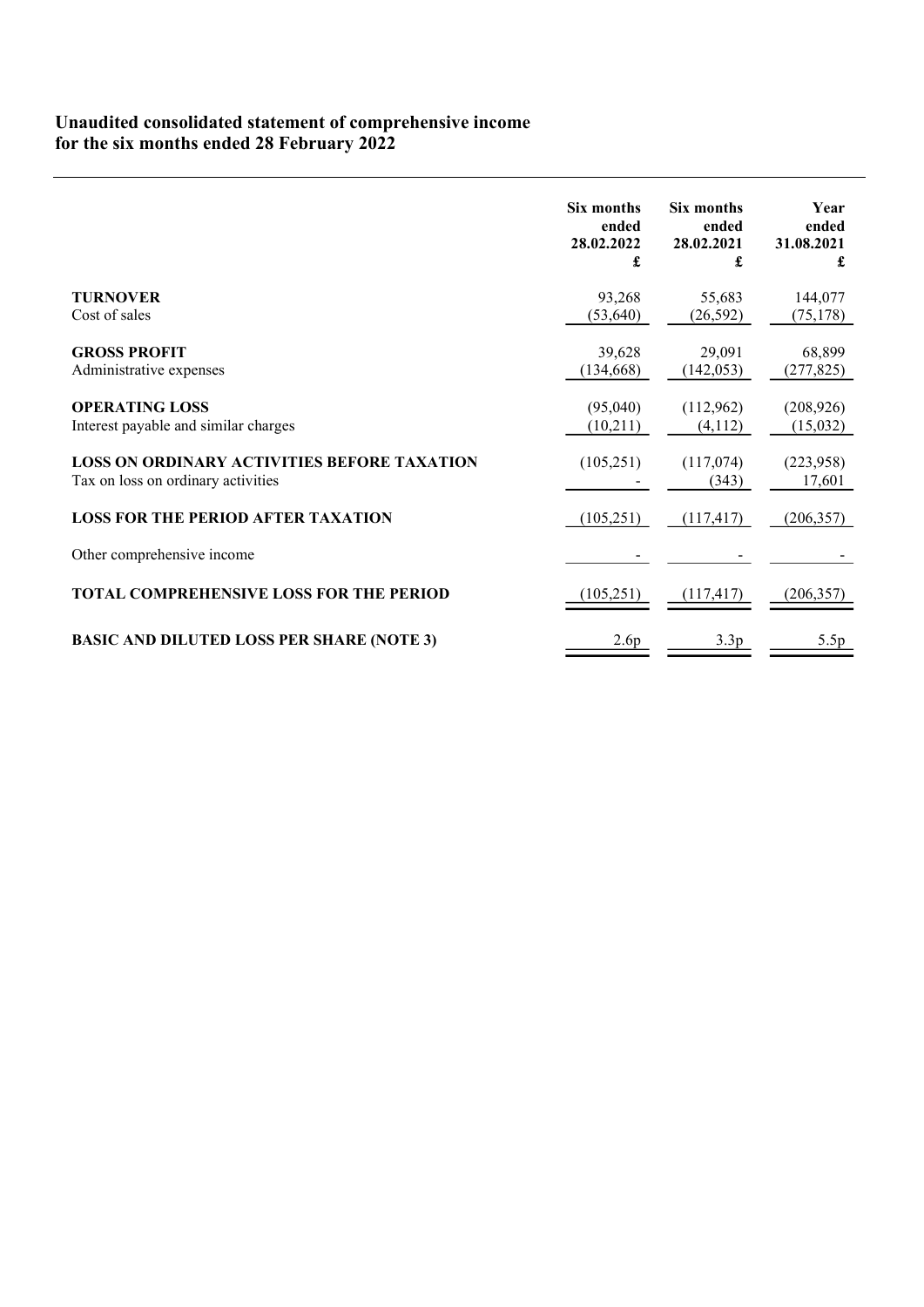|                                                    |            | As at<br>28.02.2022 |                      | As at<br>28.02.2021 |            | As at<br>31.08.2021 |
|----------------------------------------------------|------------|---------------------|----------------------|---------------------|------------|---------------------|
|                                                    | £          | £                   | $\pmb{\mathfrak{L}}$ | £                   | £          | £                   |
| <b>FIXED ASSETS</b>                                |            |                     |                      |                     |            |                     |
| Intangible assets                                  |            | 46,527              |                      | 48,194              |            | 48,621              |
| Tangible assets                                    |            | 212                 |                      | 372                 |            | 292                 |
|                                                    |            | 46,739              |                      | 48,566              |            | 48,913              |
| <b>CURRENT ASSETS</b>                              |            |                     |                      |                     |            |                     |
| <b>Stocks</b>                                      | 27,368     |                     | 34,125               |                     | 32,034     |                     |
| Debtors                                            | 50,089     |                     | 75,774               |                     | 54,036     |                     |
| Cash at bank                                       | 4,533      |                     | 159                  |                     | 18,747     |                     |
|                                                    | 81,990     |                     | 110,059              |                     | 104,817    |                     |
| <b>CREDITORS</b><br>Amounts falling due within one |            |                     |                      |                     |            |                     |
| year                                               | (377, 853) |                     | (269, 956)           |                     | (252, 545) |                     |
| <b>NET CURRENT LIABILITIES</b>                     |            | (295, 863)          |                      | (159, 897)          |            | (147, 728)          |
| <b>NET LIABILITIES</b>                             |            | (249, 124)          |                      | (111, 331)          |            | (143, 873)          |
| <b>CAPITAL AND RESERVES</b>                        |            |                     |                      |                     |            |                     |
| Called up share capital                            |            | 2,418,171           |                      | 2,413,868           |            | 2,418,171           |
| Share premium                                      |            | 3,713,311           |                      | 3,666,640           |            | 3,713,311           |
| Profit and loss account                            |            | (6,380,606)         |                      | (6, 191, 839)       |            | (6,275,355)         |
| <b>SHAREHOLDERS' DEFICIT</b>                       |            | (249, 124)          |                      | (111, 331)          |            | (143, 873)          |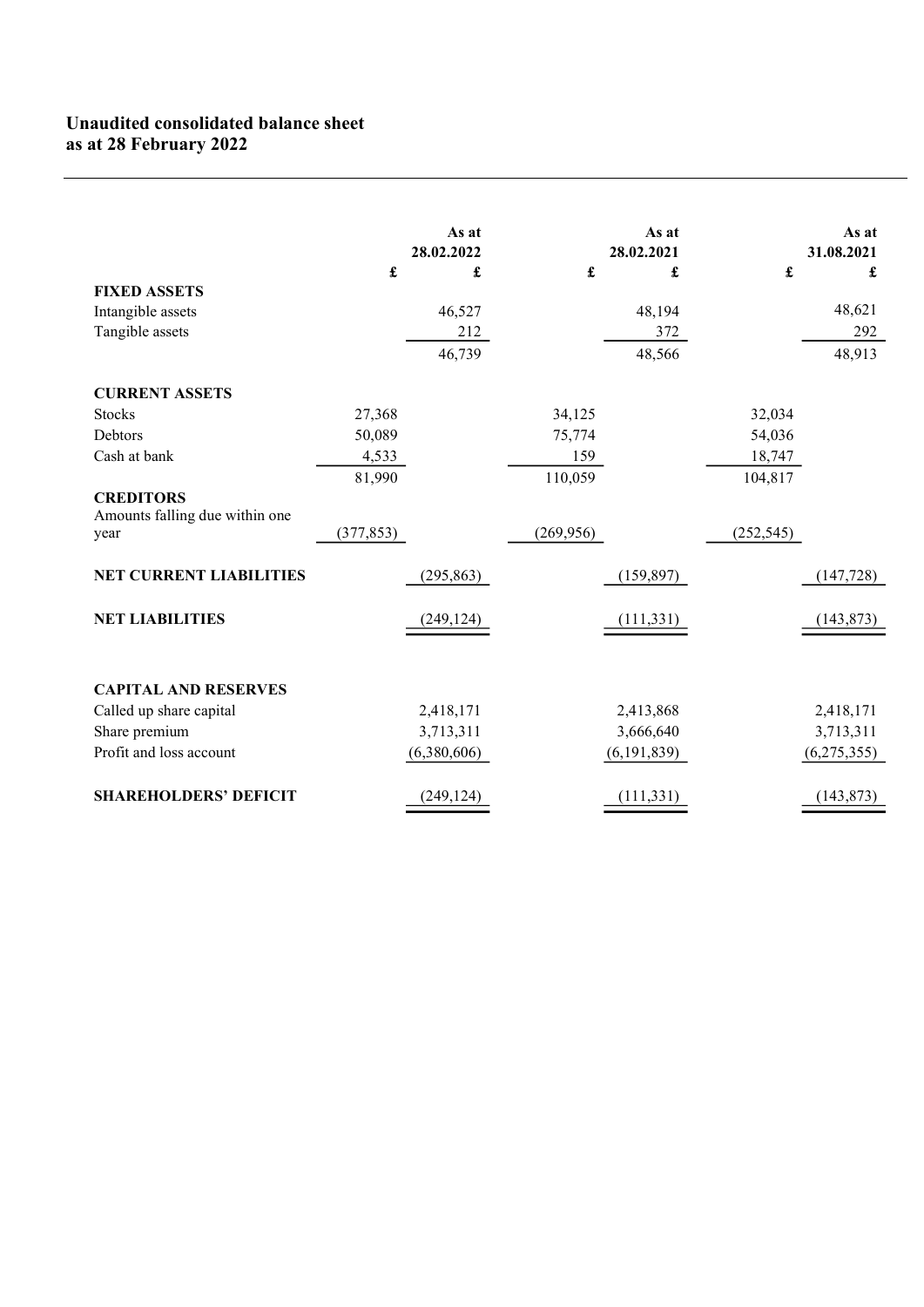## Unaudited consolidated statement of changes in equity for the six months ended 28 February 2022

| Six months ended 28 February 2022 | Called up<br>share capital<br>£ | <b>Share</b><br>Premium<br>£ | <b>Retained</b><br>earnings<br>£ | <b>Total</b><br>equity<br>£ |
|-----------------------------------|---------------------------------|------------------------------|----------------------------------|-----------------------------|
| Balance at 1 September 2021       | 2,418,171                       | 3,713,311                    | (6,275,355)                      | (143, 873)                  |
| <b>Changes in equity</b>          |                                 |                              |                                  |                             |
| Total comprehensive loss          |                                 |                              | (105, 251)                       | (105, 251)                  |
| Balance at 28 February 2022       | 2,418,171                       | 3,713,311                    | (6,380,606)                      | (249, 124)                  |
|                                   |                                 |                              |                                  |                             |
| Six months ended 28 February 2021 | Called up                       | <b>Share</b>                 | <b>Retained</b>                  | <b>Total</b>                |
|                                   | share capital                   | Premium                      | earnings                         | equity                      |
|                                   | £                               | £                            | £                                | £                           |
| Balance at 1 September 2020       | 2,413,868                       | 3,667,640                    | (6,074,422)                      | 7,086                       |
| <b>Changes in equity</b>          |                                 |                              |                                  |                             |
| Issue of share capital            |                                 | (1,000)                      |                                  | (1,000)                     |
| Total comprehensive loss          |                                 |                              | (117, 417)                       | (117, 417)                  |
| Balance at 28 February 2021       | 2,413,868                       | 3,666,640                    | (6, 191, 839)                    | (111, 331)                  |
|                                   |                                 |                              |                                  |                             |
| Year ended 31 August 2021         | Called up                       | <b>Share</b>                 | <b>Retained</b>                  | <b>Total</b>                |
|                                   | share capital                   | Premium                      | earnings                         | equity                      |
|                                   | £                               | £                            | £                                | £                           |
| Balance at 1 September 2020       | 2,413,868                       | 3,667,640                    | (6,074,422)                      | 7,086                       |
| <b>Changes in equity</b>          |                                 |                              |                                  |                             |
| Issue of share capital            | 4,303                           | 45,671                       |                                  | 49,974                      |
| Total comprehensive loss          |                                 |                              | (206, 357)                       | (206, 357)                  |
| Capital contribution              |                                 |                              | 5,424                            | 5,424                       |
| Balance at 31 August 2021         | 2,418,171                       | 3,713,311                    | (6,275,355)                      | (143, 873)                  |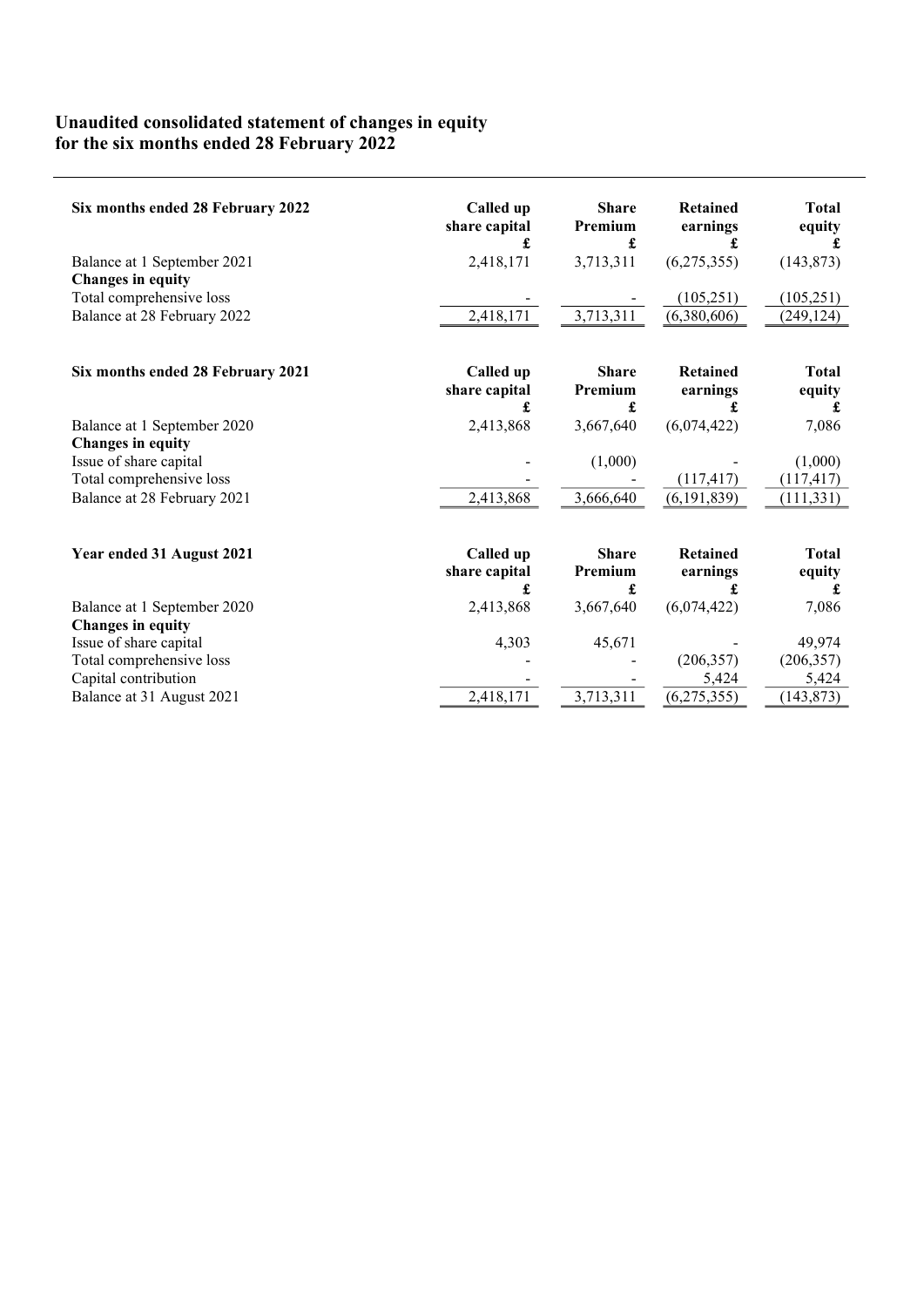## Unaudited consolidated cash flow statement for the six months ended 28 February 2022

|                                                  | <b>Notes</b> | Six months<br>ended<br>28.02.2022<br>£ | Six months<br>ended<br>28.02.2021<br>£ | Year<br>ended<br>31.08.2021<br>£ |
|--------------------------------------------------|--------------|----------------------------------------|----------------------------------------|----------------------------------|
| Cash flows from operating activities             |              |                                        |                                        |                                  |
| Cash used in operations                          | 4            | (62, 383)                              | (108, 819)                             | (209, 323)                       |
| Tax received                                     |              |                                        | 17,613                                 | 17,613                           |
| Net cash used in operating activities            |              | (62, 383)                              | (91,206)                               | (191,710)                        |
| Cash flows from investing activities             |              |                                        |                                        |                                  |
| Capital expenditure                              |              | (119)                                  | (7, 878)                               | (11,280)                         |
| Net cash used in investing activities            |              | (119)                                  | (7, 878)                               | (11,280)                         |
|                                                  |              |                                        |                                        |                                  |
| Cash flows from financing activities             |              |                                        |                                        |                                  |
| New loans in period                              |              | 50,000                                 | 75,000                                 | 150,000                          |
| Share issue proceeds                             |              |                                        |                                        | 50,974                           |
| Share issue costs                                |              |                                        | (1,000)                                | (1,000)                          |
| Interest paid                                    |              | (1,712)                                | (737)                                  | (4,217)                          |
| Net cash from financing activities               |              | 48,288                                 | 73,263                                 | 195,757                          |
| (Decrease)/increase in cash and cash equivalents |              | (14,214)                               | (25, 821)                              | (7,233)                          |
| Cash at bank and in hand at start of period      |              | 18,747                                 | 25,980                                 | 25,980                           |
| Cash at bank and in hand at period end           |              | 4,533                                  | 159                                    | 18,747                           |